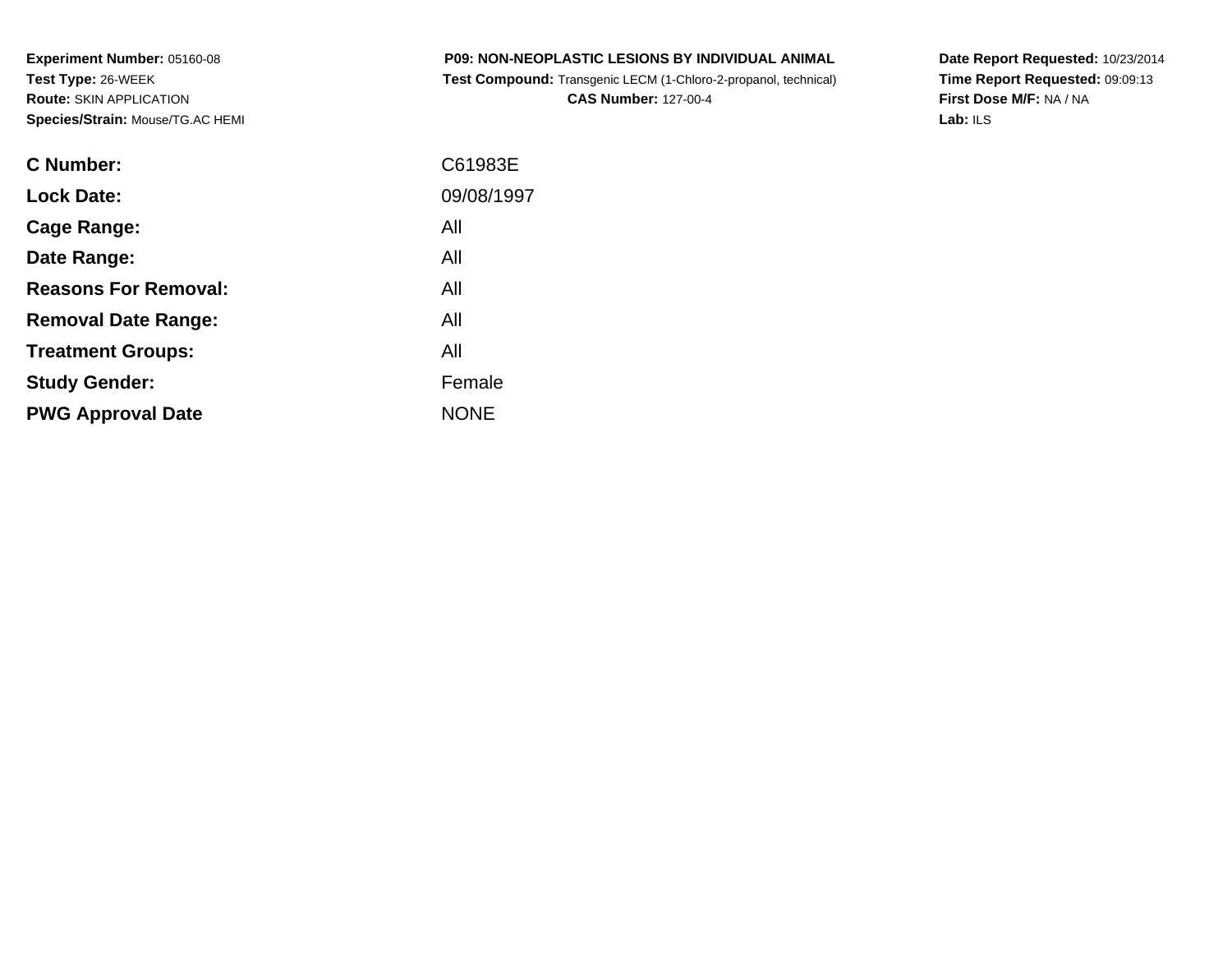**Test Compound:** Transgenic LECM (1-Chloro-2-propanol, technical)

**CAS Number:** 127-00-4

**Date Report Requested:** 10/23/2014**Time Report Requested:** 09:09:13**First Dose M/F:** NA / NA**Lab:** ILS

**Experiment Number:** 05160-08**Test Type:** 26-WEEK**Route:** SKIN APPLICATION

**Species/Strain:** Mouse/TG.AC HEMI

| DAY ON TEST<br><b>TG.AC HEMI Mouse Female</b><br>0 MG<br><b>ANIMAL ID</b> | $\boldsymbol{\theta}$<br>1<br>8<br>7<br>0<br>0<br>$\overline{c}$<br>$\overline{8}$<br>3 | 0<br>1<br>8<br>$\overline{7}$<br>0<br>0<br>$\frac{2}{8}$<br>Δ | $\pmb{\theta}$<br>1<br>$\boldsymbol{\beta}$<br>8<br>0<br>0<br>$\boldsymbol{2}$<br>8<br>5 | $\pmb{\theta}$<br>$\boldsymbol{l}$<br>8<br>$\overline{7}$<br>$\mathbf 0$<br>$\mathbf 0$<br>$\sqrt{2}$<br>8<br>6 | $\pmb{\theta}$<br>$\boldsymbol{l}$<br>8<br>$\overline{7}$<br>$\mathbf 0$<br>$\pmb{0}$<br>$\sqrt{2}$<br>8<br>$\overline{7}$ | 0<br>$\boldsymbol{l}$<br>$\mathfrak{z}$<br>8<br>$\mathbf 0$<br>0<br>$\boldsymbol{2}$<br>8<br>8 | 0<br>$\boldsymbol{l}$<br>8<br>7<br>0<br>0<br>$\overline{c}$<br>8<br>9 | $\boldsymbol{\theta}$<br>$\boldsymbol{l}$<br>8<br>$\overline{7}$<br>$\mathbf 0$<br>0<br>$\overline{2}$<br>9<br>$\Omega$ | 0<br>$\boldsymbol{l}$<br>$\pmb{8}$<br>$\overline{7}$<br>$\mathbf 0$<br>0<br>$\overline{c}$<br>9 | 0<br>$\boldsymbol{l}$<br>8<br>$\overline{7}$<br>$\mathbf 0$<br>0<br>$\overline{c}$<br>9<br>2 | 0<br>1<br>8<br>6<br>$\mathbf 0$<br>0<br>3<br>0<br>8 | $\boldsymbol{\theta}$<br>$\boldsymbol{l}$<br>$\boldsymbol{\delta}$<br>6<br>$\mathbf 0$<br>0<br>$\mathfrak{Z}$<br>$\pmb{0}$<br>9 | $\boldsymbol{\theta}$<br>$\boldsymbol{\theta}$<br>6<br>$\overline{7}$<br>$\mathbf 0$<br>$\Omega$<br>$\mathbf{3}$<br>$\mathbf{1}$<br>$\Omega$ | $\pmb{\theta}$<br>$\boldsymbol{l}$<br>5<br>5<br>$\mathbf 0$<br>0<br>3<br>1 | 0<br>1<br>8<br>6<br>$\Omega$<br>0<br>3<br>1<br>$\overline{c}$ |    | <i><b>*TOTALS</b></i> |     |
|---------------------------------------------------------------------------|-----------------------------------------------------------------------------------------|---------------------------------------------------------------|------------------------------------------------------------------------------------------|-----------------------------------------------------------------------------------------------------------------|----------------------------------------------------------------------------------------------------------------------------|------------------------------------------------------------------------------------------------|-----------------------------------------------------------------------|-------------------------------------------------------------------------------------------------------------------------|-------------------------------------------------------------------------------------------------|----------------------------------------------------------------------------------------------|-----------------------------------------------------|---------------------------------------------------------------------------------------------------------------------------------|----------------------------------------------------------------------------------------------------------------------------------------------|----------------------------------------------------------------------------|---------------------------------------------------------------|----|-----------------------|-----|
| <b>Alimentary System</b>                                                  |                                                                                         |                                                               |                                                                                          |                                                                                                                 |                                                                                                                            |                                                                                                |                                                                       |                                                                                                                         |                                                                                                 |                                                                                              |                                                     |                                                                                                                                 |                                                                                                                                              |                                                                            |                                                               |    |                       |     |
| Liver                                                                     | +                                                                                       | +                                                             |                                                                                          |                                                                                                                 | +                                                                                                                          |                                                                                                |                                                                       |                                                                                                                         |                                                                                                 |                                                                                              |                                                     |                                                                                                                                 |                                                                                                                                              |                                                                            | +                                                             | 11 |                       |     |
| Infiltration Cellular, Mononuclear CI                                     | $\overline{c}$                                                                          | $\mathbf{1}$                                                  |                                                                                          | $\mathbf{1}$                                                                                                    | $\mathbf{1}$                                                                                                               |                                                                                                | 1                                                                     | 1                                                                                                                       | $\overline{2}$                                                                                  | $\mathbf{1}$                                                                                 | 1                                                   | 1                                                                                                                               |                                                                                                                                              |                                                                            | 1                                                             |    | 11                    | 1.2 |
| Midzonal, Hypertrophy                                                     |                                                                                         | 1                                                             |                                                                                          |                                                                                                                 | 1                                                                                                                          |                                                                                                | $\mathbf{1}$                                                          | $\overline{2}$                                                                                                          | $\mathbf{1}$                                                                                    | $\overline{2}$                                                                               | $\mathbf{1}$                                        | 1                                                                                                                               |                                                                                                                                              |                                                                            | $\overline{2}$                                                |    | 9                     | 1.3 |
| Midzonal, Hypertrophy, Diffuse                                            |                                                                                         |                                                               |                                                                                          | 1                                                                                                               |                                                                                                                            |                                                                                                |                                                                       |                                                                                                                         |                                                                                                 |                                                                                              |                                                     |                                                                                                                                 |                                                                                                                                              |                                                                            |                                                               |    | 1                     | 1.0 |
| <b>Necrosis</b>                                                           | 1                                                                                       |                                                               |                                                                                          |                                                                                                                 |                                                                                                                            |                                                                                                |                                                                       |                                                                                                                         | 1                                                                                               |                                                                                              |                                                     |                                                                                                                                 |                                                                                                                                              |                                                                            |                                                               |    | 2                     | 1.0 |
| <b>Salivary Glands</b>                                                    | $\ddot{}$                                                                               | $\ddot{}$                                                     |                                                                                          |                                                                                                                 |                                                                                                                            |                                                                                                |                                                                       |                                                                                                                         |                                                                                                 |                                                                                              |                                                     |                                                                                                                                 |                                                                                                                                              |                                                                            | $\ddot{}$                                                     | 11 |                       |     |
| Submandibul GI, Atrophy, Diffuse                                          |                                                                                         |                                                               |                                                                                          |                                                                                                                 |                                                                                                                            |                                                                                                | 3                                                                     |                                                                                                                         |                                                                                                 |                                                                                              |                                                     |                                                                                                                                 |                                                                                                                                              |                                                                            |                                                               |    | 1                     | 3.0 |
| Stomach, Forestomach                                                      |                                                                                         | +                                                             |                                                                                          |                                                                                                                 |                                                                                                                            |                                                                                                |                                                                       |                                                                                                                         |                                                                                                 |                                                                                              |                                                     |                                                                                                                                 |                                                                                                                                              |                                                                            | $\ddot{}$                                                     | 11 |                       |     |
| Epithelium, Hyperplasia, Focal                                            |                                                                                         |                                                               |                                                                                          |                                                                                                                 |                                                                                                                            |                                                                                                |                                                                       |                                                                                                                         |                                                                                                 | 3                                                                                            |                                                     |                                                                                                                                 |                                                                                                                                              |                                                                            |                                                               |    | 1                     | 3.0 |
| Inflammation, Suppurative, Acute, Focal                                   |                                                                                         |                                                               |                                                                                          |                                                                                                                 |                                                                                                                            |                                                                                                |                                                                       |                                                                                                                         |                                                                                                 | $\overline{c}$                                                                               |                                                     |                                                                                                                                 |                                                                                                                                              |                                                                            |                                                               |    | 1                     | 2.0 |
| Stomach, Glandular                                                        | $\ddot{}$                                                                               | $\ddot{}$                                                     |                                                                                          |                                                                                                                 |                                                                                                                            |                                                                                                |                                                                       |                                                                                                                         |                                                                                                 |                                                                                              |                                                     |                                                                                                                                 |                                                                                                                                              |                                                                            | $\ddot{}$                                                     | 11 |                       |     |
| <b>Cardiovascular System</b>                                              |                                                                                         |                                                               |                                                                                          |                                                                                                                 |                                                                                                                            |                                                                                                |                                                                       |                                                                                                                         |                                                                                                 |                                                                                              |                                                     |                                                                                                                                 |                                                                                                                                              |                                                                            |                                                               |    |                       |     |
| <b>NONE</b>                                                               |                                                                                         |                                                               |                                                                                          |                                                                                                                 |                                                                                                                            |                                                                                                |                                                                       |                                                                                                                         |                                                                                                 |                                                                                              |                                                     |                                                                                                                                 |                                                                                                                                              |                                                                            |                                                               |    |                       |     |
| <b>Endocrine System</b>                                                   |                                                                                         |                                                               |                                                                                          |                                                                                                                 |                                                                                                                            |                                                                                                |                                                                       |                                                                                                                         |                                                                                                 |                                                                                              |                                                     |                                                                                                                                 |                                                                                                                                              |                                                                            |                                                               |    |                       |     |
|                                                                           |                                                                                         |                                                               |                                                                                          |                                                                                                                 |                                                                                                                            |                                                                                                |                                                                       |                                                                                                                         |                                                                                                 |                                                                                              |                                                     |                                                                                                                                 |                                                                                                                                              |                                                                            |                                                               |    |                       |     |
| <b>Adrenal Cortex</b>                                                     | +                                                                                       | +                                                             |                                                                                          | +                                                                                                               |                                                                                                                            |                                                                                                |                                                                       |                                                                                                                         |                                                                                                 |                                                                                              |                                                     |                                                                                                                                 |                                                                                                                                              |                                                                            | +                                                             | 11 |                       |     |
| Capsule, Hyperplasia, Focal                                               | 1                                                                                       |                                                               |                                                                                          | 2                                                                                                               | 1                                                                                                                          |                                                                                                |                                                                       | 1                                                                                                                       |                                                                                                 | 1                                                                                            |                                                     |                                                                                                                                 |                                                                                                                                              |                                                                            | 1                                                             |    | 6                     | 1.2 |
| Zona Reticul, Degeneration, Fatty                                         | 1                                                                                       | 2                                                             |                                                                                          | $\overline{2}$                                                                                                  | $\overline{c}$                                                                                                             |                                                                                                | 1                                                                     | $\overline{2}$                                                                                                          | $\mathbf{1}$                                                                                    | $\mathbf{1}$                                                                                 | 1                                                   | 1                                                                                                                               |                                                                                                                                              |                                                                            | 1                                                             |    | 11                    | 1.4 |
| Adrenal Medulla                                                           | +                                                                                       | $\ddot{}$                                                     |                                                                                          | +                                                                                                               | $\pm$                                                                                                                      |                                                                                                | ٠                                                                     |                                                                                                                         | ٠                                                                                               | $\ddot{}$                                                                                    |                                                     | ÷                                                                                                                               |                                                                                                                                              |                                                                            | $\pm$                                                         | 11 |                       |     |
| <b>Pituitary Gland</b>                                                    | +                                                                                       | $\div$                                                        |                                                                                          | ٠                                                                                                               |                                                                                                                            |                                                                                                |                                                                       |                                                                                                                         |                                                                                                 |                                                                                              |                                                     | ÷                                                                                                                               |                                                                                                                                              |                                                                            | $\ddot{}$                                                     | 11 |                       |     |
| <b>Thyroid Gland</b>                                                      | +                                                                                       | +                                                             |                                                                                          | ٠                                                                                                               | +                                                                                                                          |                                                                                                |                                                                       |                                                                                                                         |                                                                                                 |                                                                                              |                                                     | ٠                                                                                                                               |                                                                                                                                              |                                                                            | +                                                             | 11 |                       |     |

\* ..Total animals with tissue examined microscopically; Total animals with lesion and mean severity grade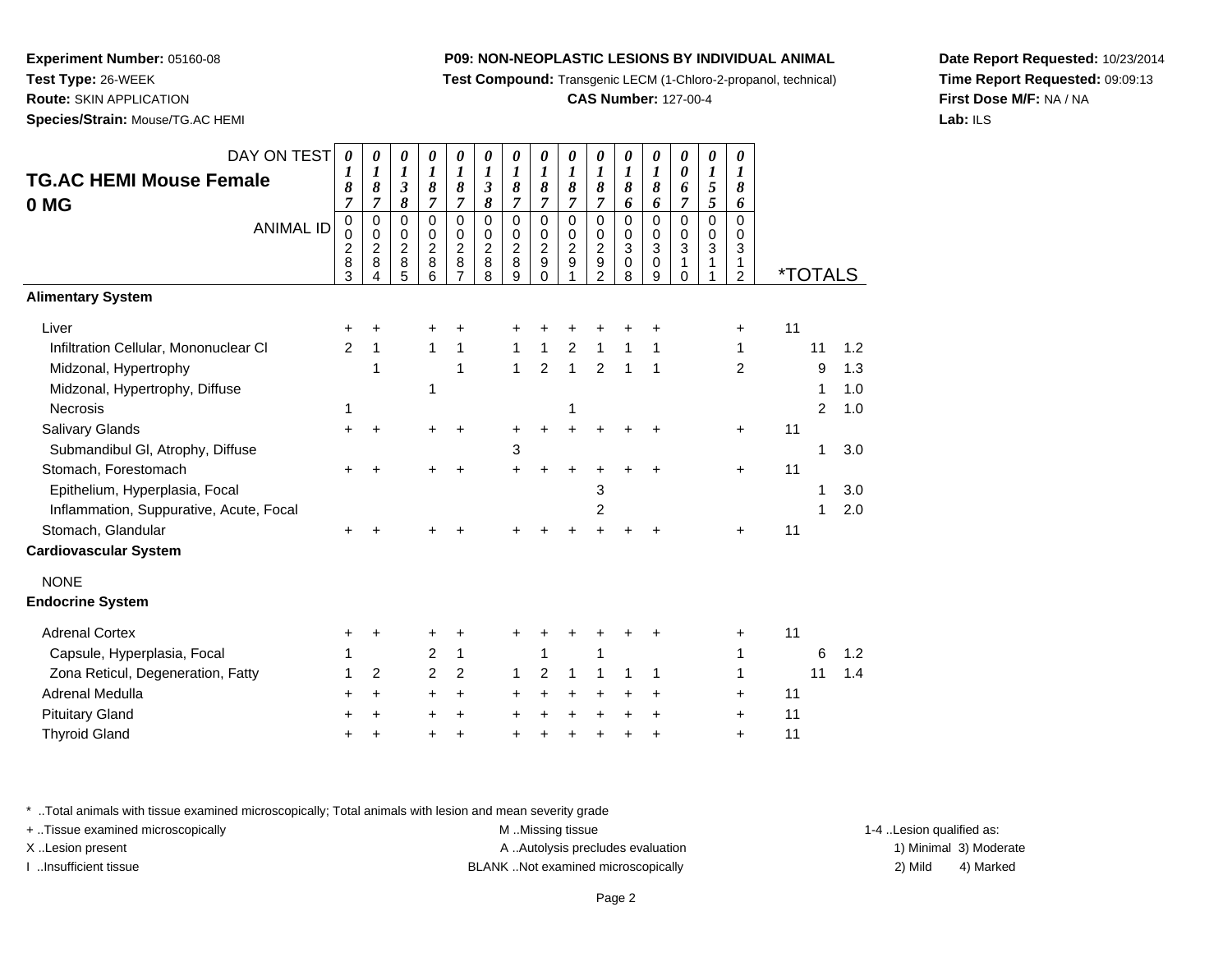**Test Compound:** Transgenic LECM (1-Chloro-2-propanol, technical)

**CAS Number:** 127-00-4

**Date Report Requested:** 10/23/2014**Time Report Requested:** 09:09:13**First Dose M/F:** NA / NA**Lab:** ILS

**Experiment Number:** 05160-08**Test Type:** 26-WEEK**Route:** SKIN APPLICATION

**Species/Strain:** Mouse/TG.AC HEMI

| DAY ON TEST<br><b>TG.AC HEMI Mouse Female</b><br>0 MG<br><b>ANIMAL ID</b><br>Infiltration Cellular, Lymphocyte, Focal | 0<br>1<br>8<br>$\overline{7}$<br>$\pmb{0}$<br>0<br>$\overline{c}$<br>8<br>3 | 0<br>$\boldsymbol{l}$<br>8<br>$\overline{7}$<br>$\mathbf 0$<br>0<br>$\overline{2}$<br>8 | 0<br>$\boldsymbol{l}$<br>$\boldsymbol{\mathfrak{z}}$<br>8<br>0<br>0<br>$\overline{c}$<br>8<br>5 | $\boldsymbol{\theta}$<br>$\boldsymbol{I}$<br>8<br>$\overline{7}$<br>$\pmb{0}$<br>$\mathbf 0$<br>$\overline{2}$<br>$\bf 8$<br>6 | 0<br>$\boldsymbol{l}$<br>$\pmb{8}$<br>7<br>$\pmb{0}$<br>$\mathbf 0$<br>$\boldsymbol{2}$<br>8<br>7 | 0<br>$\boldsymbol{l}$<br>$\mathfrak{z}$<br>8<br>$\mathsf 0$<br>0<br>$\overline{2}$<br>$\bf 8$<br>8 | 0<br>1<br>8<br>$\overline{7}$<br>$\mathsf 0$<br>0<br>$\sqrt{2}$<br>8<br>9 | 0<br>$\boldsymbol{l}$<br>$\boldsymbol{\delta}$<br>$\overline{7}$<br>$\pmb{0}$<br>0<br>$\overline{2}$<br>$\boldsymbol{9}$<br>$\pmb{0}$<br>$\mathbf 1$ | $\boldsymbol{\theta}$<br>$\boldsymbol{l}$<br>8<br>$\overline{7}$<br>$\mathbf 0$<br>$\mathbf 0$<br>$\sqrt{2}$<br>9<br>1 | $\pmb{\theta}$<br>$\boldsymbol{I}$<br>$\pmb{8}$<br>7<br>$\pmb{0}$<br>0<br>$\overline{2}$<br>$\overline{9}$<br>$\overline{c}$ | 0<br>$\boldsymbol{l}$<br>8<br>6<br>0<br>0<br>3<br>0<br>8 | $\pmb{\theta}$<br>$\boldsymbol{l}$<br>$\pmb{8}$<br>6<br>$\mathsf 0$<br>$\pmb{0}$<br>$\overline{3}$<br>$\pmb{0}$<br>9 | 0<br>0<br>6<br>$\overline{7}$<br>0<br>0<br>3<br>1<br>0 | $\pmb{\theta}$<br>$\boldsymbol{I}$<br>$\mathfrak{s}$<br>$\mathfrak{s}$<br>$\mathsf{O}\xspace$<br>$\mathbf 0$<br>$\overline{3}$<br>$\mathbf{1}$ | 0<br>$\boldsymbol{l}$<br>8<br>6<br>$\mathbf 0$<br>0<br>3<br>$\mathbf{1}$<br>$\overline{c}$ | <i><b>*TOTALS</b></i><br>1.0<br>1 |
|-----------------------------------------------------------------------------------------------------------------------|-----------------------------------------------------------------------------|-----------------------------------------------------------------------------------------|-------------------------------------------------------------------------------------------------|--------------------------------------------------------------------------------------------------------------------------------|---------------------------------------------------------------------------------------------------|----------------------------------------------------------------------------------------------------|---------------------------------------------------------------------------|------------------------------------------------------------------------------------------------------------------------------------------------------|------------------------------------------------------------------------------------------------------------------------|------------------------------------------------------------------------------------------------------------------------------|----------------------------------------------------------|----------------------------------------------------------------------------------------------------------------------|--------------------------------------------------------|------------------------------------------------------------------------------------------------------------------------------------------------|--------------------------------------------------------------------------------------------|-----------------------------------|
| <b>General Body System</b>                                                                                            |                                                                             |                                                                                         |                                                                                                 |                                                                                                                                |                                                                                                   |                                                                                                    |                                                                           |                                                                                                                                                      |                                                                                                                        |                                                                                                                              |                                                          |                                                                                                                      |                                                        |                                                                                                                                                |                                                                                            |                                   |
| <b>NONE</b><br><b>Genital System</b>                                                                                  |                                                                             |                                                                                         |                                                                                                 |                                                                                                                                |                                                                                                   |                                                                                                    |                                                                           |                                                                                                                                                      |                                                                                                                        |                                                                                                                              |                                                          |                                                                                                                      |                                                        |                                                                                                                                                |                                                                                            |                                   |
| <b>NONE</b><br><b>Hematopoietic System</b>                                                                            |                                                                             |                                                                                         |                                                                                                 |                                                                                                                                |                                                                                                   |                                                                                                    |                                                                           |                                                                                                                                                      |                                                                                                                        |                                                                                                                              |                                                          |                                                                                                                      |                                                        |                                                                                                                                                |                                                                                            |                                   |
| Lymph Node, Mandibular<br>Spleen<br>Thymus                                                                            | +<br>+<br>$\ddot{}$                                                         | +<br>+<br>$\ddot{}$                                                                     |                                                                                                 | M<br>+<br>$\ddot{}$                                                                                                            | $\pm$<br>+<br>M                                                                                   |                                                                                                    | $\ddot{}$                                                                 | $\ddot{}$                                                                                                                                            | $\pm$<br>$\pm$                                                                                                         | $\ddot{}$<br>$\ddot{}$                                                                                                       | $\ddot{}$                                                | +<br>+<br>$\ddot{}$                                                                                                  |                                                        |                                                                                                                                                | $\ddot{}$<br>$\ddot{}$<br>$\ddot{}$                                                        | 10<br>11<br>10                    |
| <b>Integumentary System</b>                                                                                           |                                                                             |                                                                                         |                                                                                                 |                                                                                                                                |                                                                                                   |                                                                                                    |                                                                           |                                                                                                                                                      |                                                                                                                        |                                                                                                                              |                                                          |                                                                                                                      |                                                        |                                                                                                                                                |                                                                                            |                                   |
| <b>Mammary Gland</b><br>Skin<br><b>Musculoskeletal System</b>                                                         | +<br>+                                                                      | $\ddot{}$<br>$\ddot{}$                                                                  |                                                                                                 | $\ddot{}$                                                                                                                      | $\ddot{}$                                                                                         |                                                                                                    |                                                                           | +<br>$\ddot{}$                                                                                                                                       | м<br>$\ddot{}$                                                                                                         | $+$<br>$\ddot{}$                                                                                                             | м<br>$\ddot{}$                                           | M<br>+                                                                                                               |                                                        |                                                                                                                                                | $\ddot{}$<br>$+$                                                                           | 8<br>11                           |
| <b>NONE</b><br><b>Nervous System</b>                                                                                  |                                                                             |                                                                                         |                                                                                                 |                                                                                                                                |                                                                                                   |                                                                                                    |                                                                           |                                                                                                                                                      |                                                                                                                        |                                                                                                                              |                                                          |                                                                                                                      |                                                        |                                                                                                                                                |                                                                                            |                                   |
| <b>NONE</b><br><b>Respiratory System</b>                                                                              |                                                                             |                                                                                         |                                                                                                 |                                                                                                                                |                                                                                                   |                                                                                                    |                                                                           |                                                                                                                                                      |                                                                                                                        |                                                                                                                              |                                                          |                                                                                                                      |                                                        |                                                                                                                                                |                                                                                            |                                   |
| Lung<br>Alveolar Epith, Hyperplasia                                                                                   | +<br>$\overline{c}$                                                         | +                                                                                       |                                                                                                 |                                                                                                                                |                                                                                                   |                                                                                                    |                                                                           |                                                                                                                                                      |                                                                                                                        |                                                                                                                              |                                                          |                                                                                                                      |                                                        |                                                                                                                                                | $\ddot{}$                                                                                  | 11<br>2.0<br>1                    |

\* ..Total animals with tissue examined microscopically; Total animals with lesion and mean severity grade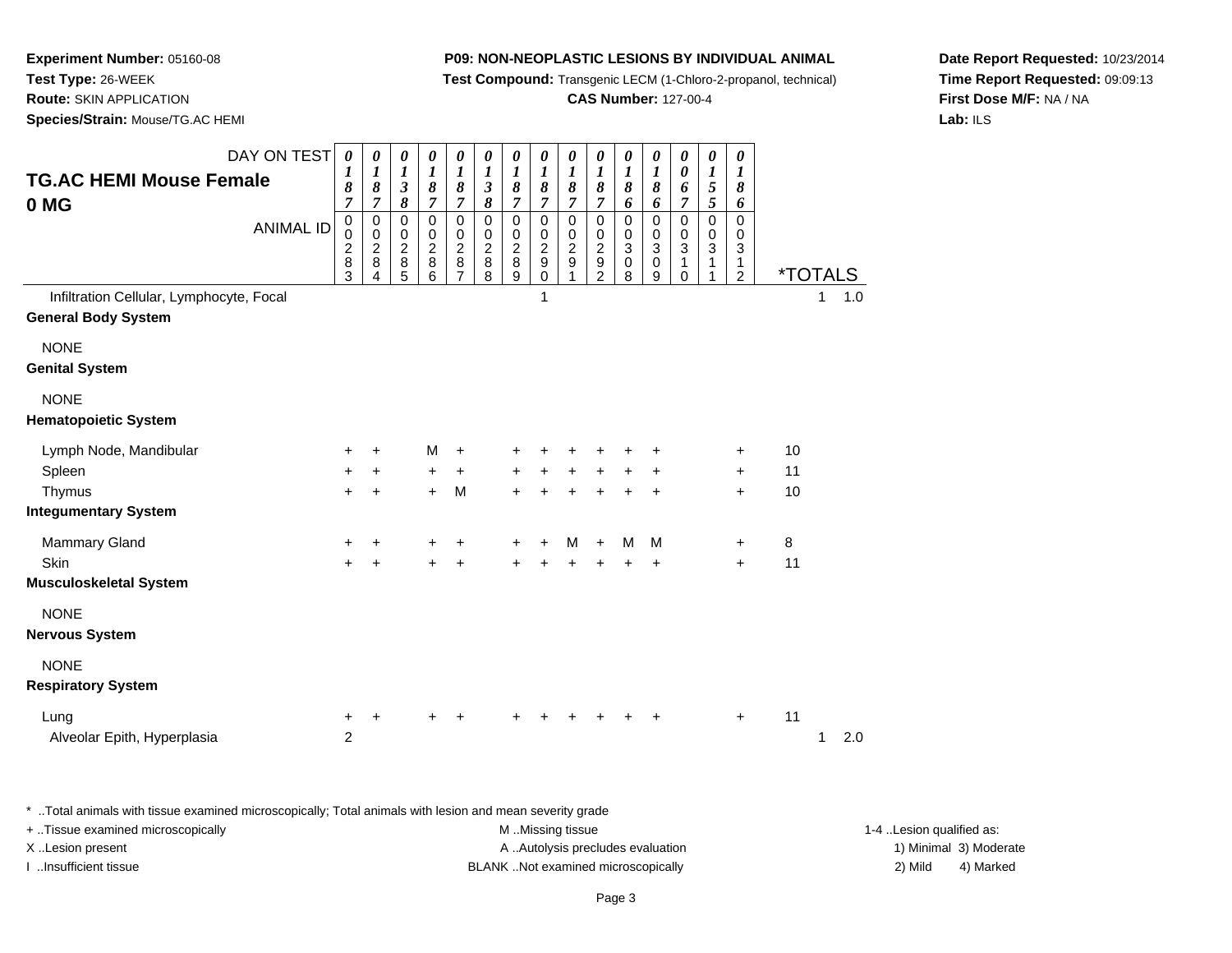**Test Compound:** Transgenic LECM (1-Chloro-2-propanol, technical)

**CAS Number:** 127-00-4

**Date Report Requested:** 10/23/2014**Time Report Requested:** 09:09:14**First Dose M/F:** NA / NA**Lab:** ILS

**Experiment Number:** 05160-08**Test Type:** 26-WEEK **Route:** SKIN APPLICATION**Species/Strain:** Mouse/TG.AC HEMI

| DAY ON TEST<br><b>TG.AC HEMI Mouse Female</b><br>0 MG<br><b>ANIMAL ID</b>                                                                                                                                     | 0<br>8<br>0<br>$\frac{2}{8}$<br>3 | 0<br>1<br>8<br>7<br>0<br>$\pmb{0}$<br>$\begin{array}{c} 2 \\ 8 \end{array}$<br>4 | $\boldsymbol{\beta}$<br>8<br>0<br>0<br>$\frac{2}{8}$<br>5 | 0<br>1<br>8<br>7<br>$\Omega$<br>0<br>$\frac{2}{8}$<br>6 | 8<br>0<br>0<br>$_{\rm 8}^2$ | 0<br>1<br>3<br>8<br>0<br>0<br>$\begin{array}{c} 2 \\ 8 \end{array}$<br>8 | 0<br>8<br>7<br>0<br>0<br>$\frac{2}{8}$<br>9 | 0<br>1<br>8<br>$\overline{7}$<br>0<br>0<br>$\frac{2}{9}$<br>0 | 0<br>8<br>7<br>$\Omega$<br>0<br>$\overline{c}$<br>9 | 0<br>8<br>7<br>$\mathbf 0$<br>0<br>$\frac{2}{9}$<br>2 | 8<br>6<br>0<br>0<br>3<br>0<br>8 | 0<br>1<br>8<br>6<br>0<br>0<br>3<br>0<br>9 | 0<br>0<br>6<br>$\Omega$<br>0<br>3 | 0<br>5<br>5<br>0<br>0<br>3 | 0<br>8<br>6<br>0<br>0<br>3<br>2 | <i><b>*TOTALS</b></i> |   |                                        |
|---------------------------------------------------------------------------------------------------------------------------------------------------------------------------------------------------------------|-----------------------------------|----------------------------------------------------------------------------------|-----------------------------------------------------------|---------------------------------------------------------|-----------------------------|--------------------------------------------------------------------------|---------------------------------------------|---------------------------------------------------------------|-----------------------------------------------------|-------------------------------------------------------|---------------------------------|-------------------------------------------|-----------------------------------|----------------------------|---------------------------------|-----------------------|---|----------------------------------------|
| <b>Special Senses System</b><br><b>NONE</b><br><b>Urinary System</b>                                                                                                                                          |                                   |                                                                                  |                                                           |                                                         |                             |                                                                          |                                             |                                                               |                                                     |                                                       |                                 |                                           |                                   |                            |                                 |                       |   |                                        |
| Kidney<br>Casts Protein, Focal<br>Infiltration Cellular, Lymphocyte<br>Infiltration Cellular, Lymphocyte, Focal<br>Renal Tubule, Dilatation<br>Renal Tubule, Hyperplasia<br>Renal Tubule, Regeneration, Focal | ÷.                                | $\ddot{}$                                                                        |                                                           | 1                                                       |                             |                                                                          |                                             |                                                               | 1                                                   |                                                       | 1                               |                                           |                                   |                            | $\ddot{}$                       | 11                    | 3 | 1.0<br>1.0<br>1.0<br>1.0<br>1.0<br>1.0 |

\* ..Total animals with tissue examined microscopically; Total animals with lesion and mean severity grade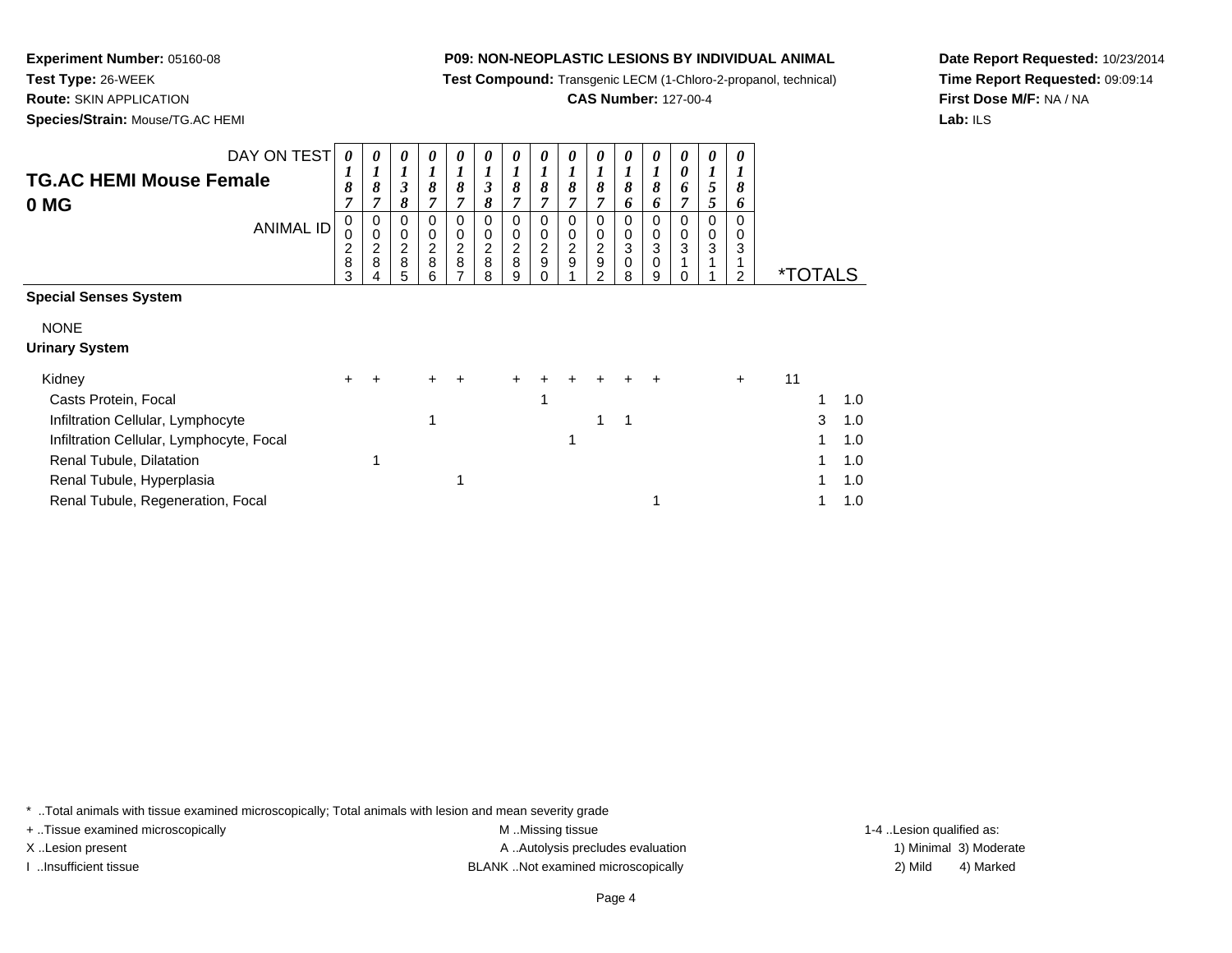**P09: NON-NEOPLASTIC LESIONS BY INDIVIDUAL ANIMAL**

 **Test Compound:** Transgenic LECM (1-Chloro-2-propanol, technical)**CAS Number:** 127-00-4

**Date Report Requested:** 10/23/2014**Time Report Requested:** 09:09:14**First Dose M/F:** NA / NA**Lab:** ILS

DAY ON TEST

# **TG.AC HEMI Mouse Female1.25 UG TPA**

ANIMAL ID

\*TOTALS

**Alimentary System**

NONE

**Cardiovascular System**

NONE

**Endocrine System**

**NONE** 

**General Body System**

NONE

**Genital System**

NONE

**Hematopoietic System**

NONE

**Integumentary System**

NONE

**Musculoskeletal System**

NONE

**Nervous System**

NONE

\* ..Total animals with tissue examined microscopically; Total animals with lesion and mean severity grade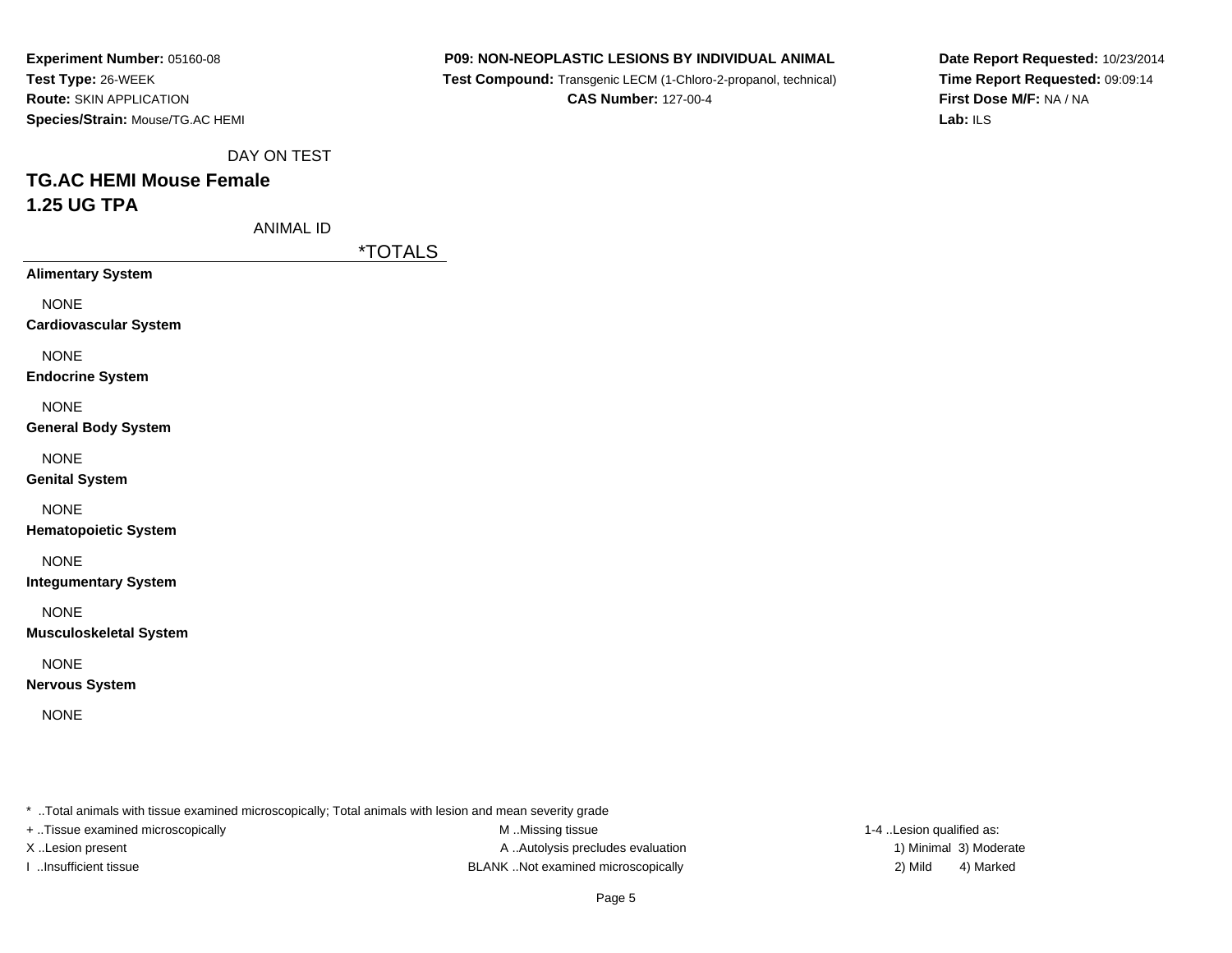**P09: NON-NEOPLASTIC LESIONS BY INDIVIDUAL ANIMAL**

 **Test Compound:** Transgenic LECM (1-Chloro-2-propanol, technical)**CAS Number:** 127-00-4

**Date Report Requested:** 10/23/2014**Time Report Requested:** 09:09:14**First Dose M/F:** NA / NA**Lab:** ILS

DAY ON TEST

# **TG.AC HEMI Mouse Female1.25 UG TPA**

ANIMAL ID

\*TOTALS

**Respiratory System**

NONE

**Special Senses System**

NONE

**Urinary System**

NONE

\* ..Total animals with tissue examined microscopically; Total animals with lesion and mean severity grade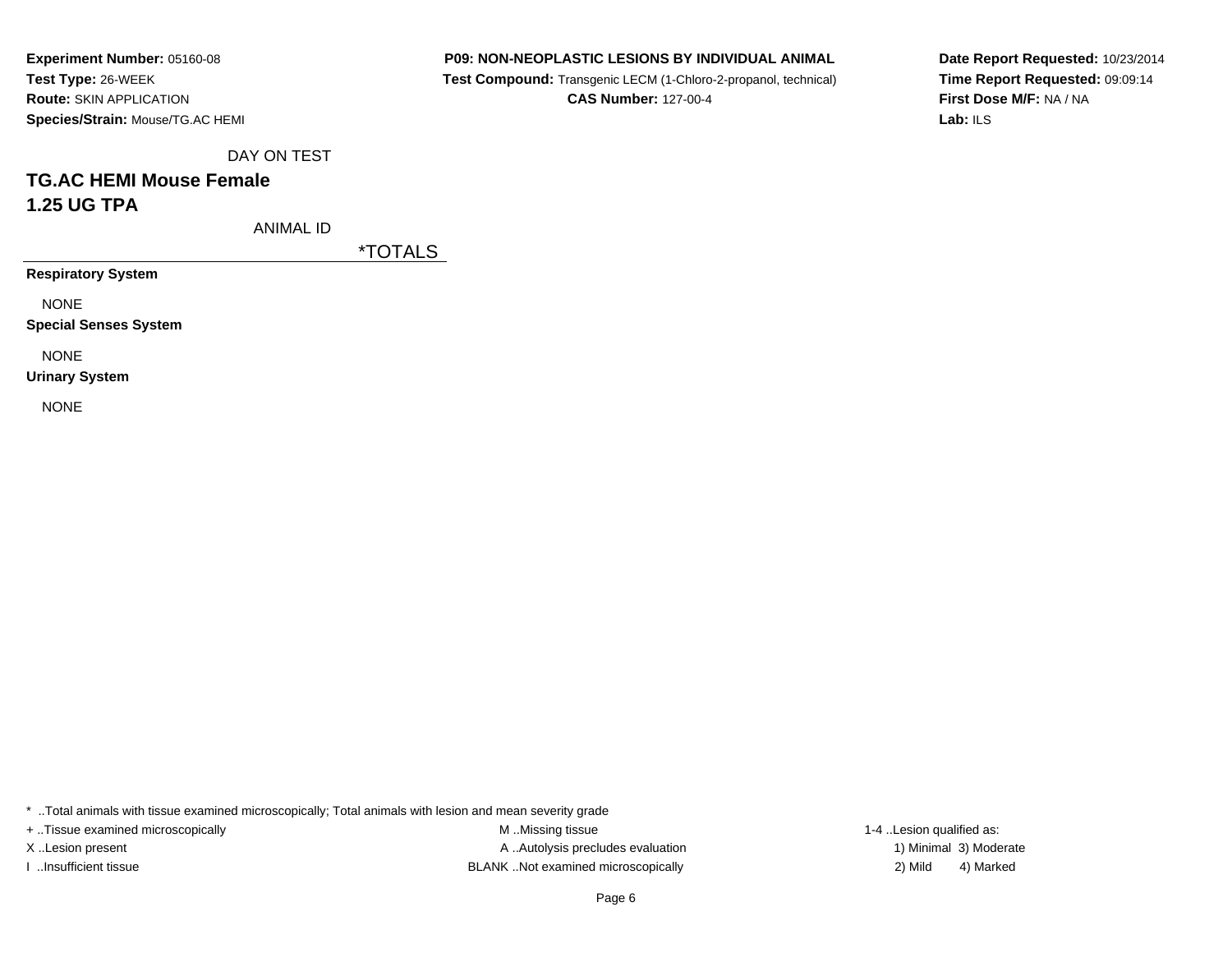**P09: NON-NEOPLASTIC LESIONS BY INDIVIDUAL ANIMAL**

 **Test Compound:** Transgenic LECM (1-Chloro-2-propanol, technical)**CAS Number:** 127-00-4

**Date Report Requested:** 10/23/2014**Time Report Requested:** 09:09:14**First Dose M/F:** NA / NA**Lab:** ILS

DAY ON TEST

# **TG.AC HEMI Mouse Female1.2 MG**

ANIMAL ID

\*TOTALS

**Alimentary System**

NONE

**Cardiovascular System**

NONE

**Endocrine System**

**NONE** 

**General Body System**

NONE

**Genital System**

NONE

**Hematopoietic System**

NONE

**Integumentary System**

NONE

**Musculoskeletal System**

NONE

**Nervous System**

NONE

\* ..Total animals with tissue examined microscopically; Total animals with lesion and mean severity grade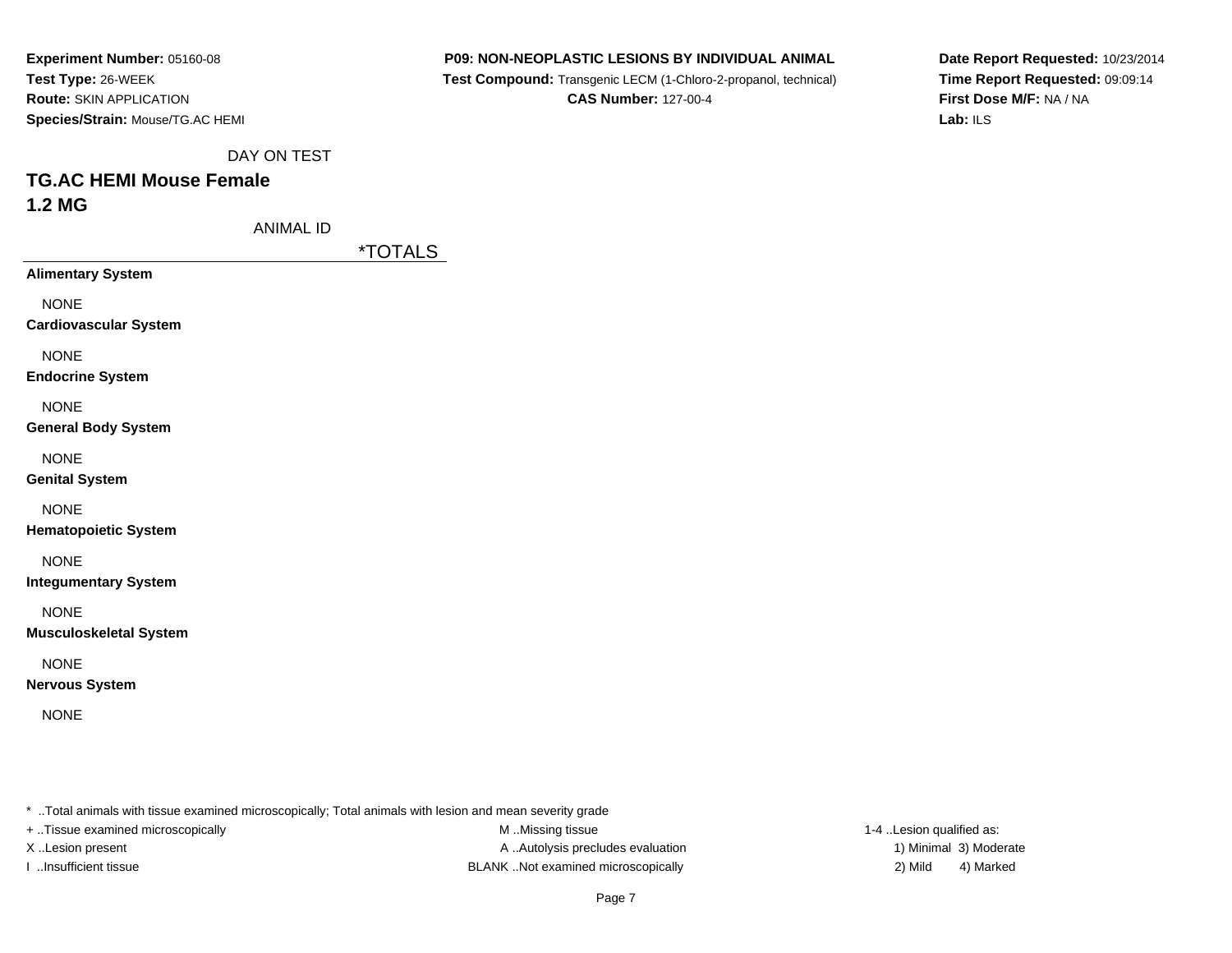**P09: NON-NEOPLASTIC LESIONS BY INDIVIDUAL ANIMAL**

 **Test Compound:** Transgenic LECM (1-Chloro-2-propanol, technical)**CAS Number:** 127-00-4

**Date Report Requested:** 10/23/2014**Time Report Requested:** 09:09:14**First Dose M/F:** NA / NA**Lab:** ILS

DAY ON TEST

#### **TG.AC HEMI Mouse Female1.2 MG**

ANIMAL ID

\*TOTALS

**Respiratory System**

NONE

**Special Senses System**

NONE

**Urinary System**

NONE

\* ..Total animals with tissue examined microscopically; Total animals with lesion and mean severity grade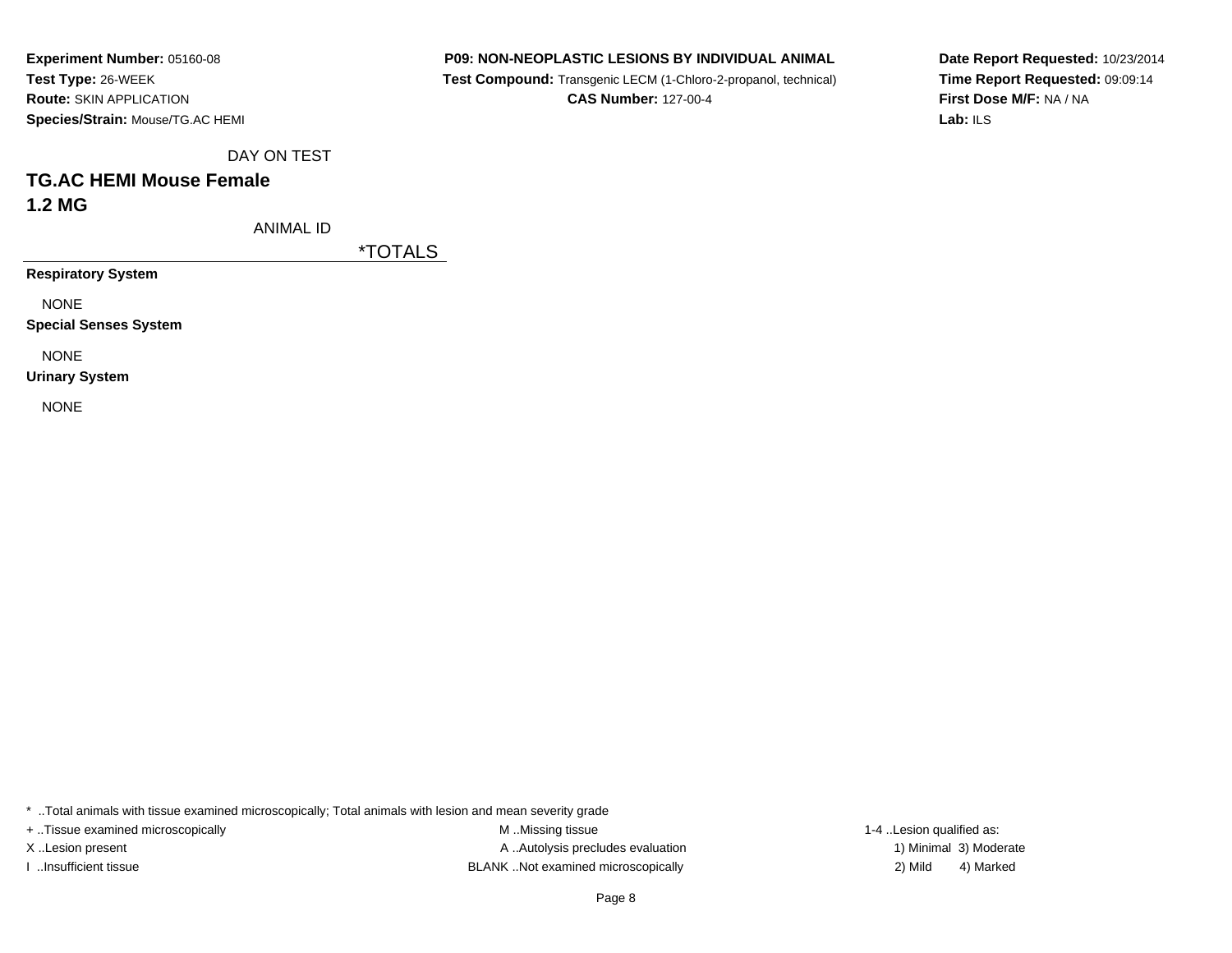| Experiment Number: 05160-08      |
|----------------------------------|
| Test Type: 26-WEEK               |
| <b>Route: SKIN APPLICATION</b>   |
| Species/Strain: Mouse/TG.AC HEMI |

 **Test Compound:** Transgenic LECM (1-Chloro-2-propanol, technical)**CAS Number:** 127-00-4

**Date Report Requested:** 10/23/2014**Time Report Requested:** 09:09:14**First Dose M/F:** NA / NA**Lab:** ILS

DAY ON TEST

# **TG.AC HEMI Mouse Female6.0 MG**

ANIMAL ID

\*TOTALS

**Alimentary System**

NONE

**Cardiovascular System**

NONE

**Endocrine System**

NONE

**General Body System**

NONE

**Genital System**

NONE

**Hematopoietic System**

NONE

**Integumentary System**

NONE

**Musculoskeletal System**

NONE

**Nervous System**

NONE

\* ..Total animals with tissue examined microscopically; Total animals with lesion and mean severity grade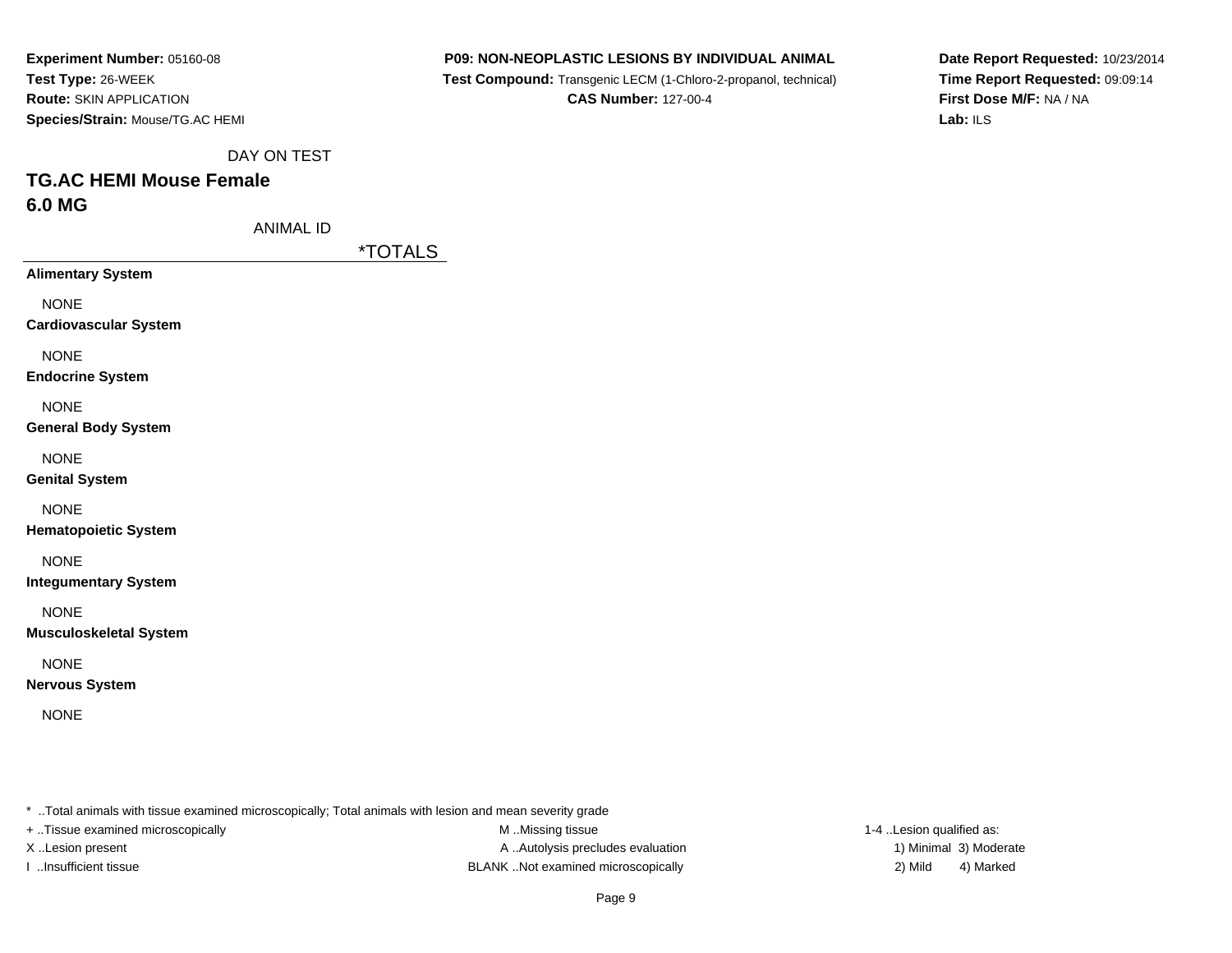**P09: NON-NEOPLASTIC LESIONS BY INDIVIDUAL ANIMAL**

 **Test Compound:** Transgenic LECM (1-Chloro-2-propanol, technical)**CAS Number:** 127-00-4

**Date Report Requested:** 10/23/2014**Time Report Requested:** 09:09:14**First Dose M/F:** NA / NA**Lab:** ILS

DAY ON TEST

# **TG.AC HEMI Mouse Female6.0 MG**

ANIMAL ID

\*TOTALS

**Respiratory System**

NONE

**Special Senses System**

NONE

**Urinary System**

NONE

\* ..Total animals with tissue examined microscopically; Total animals with lesion and mean severity grade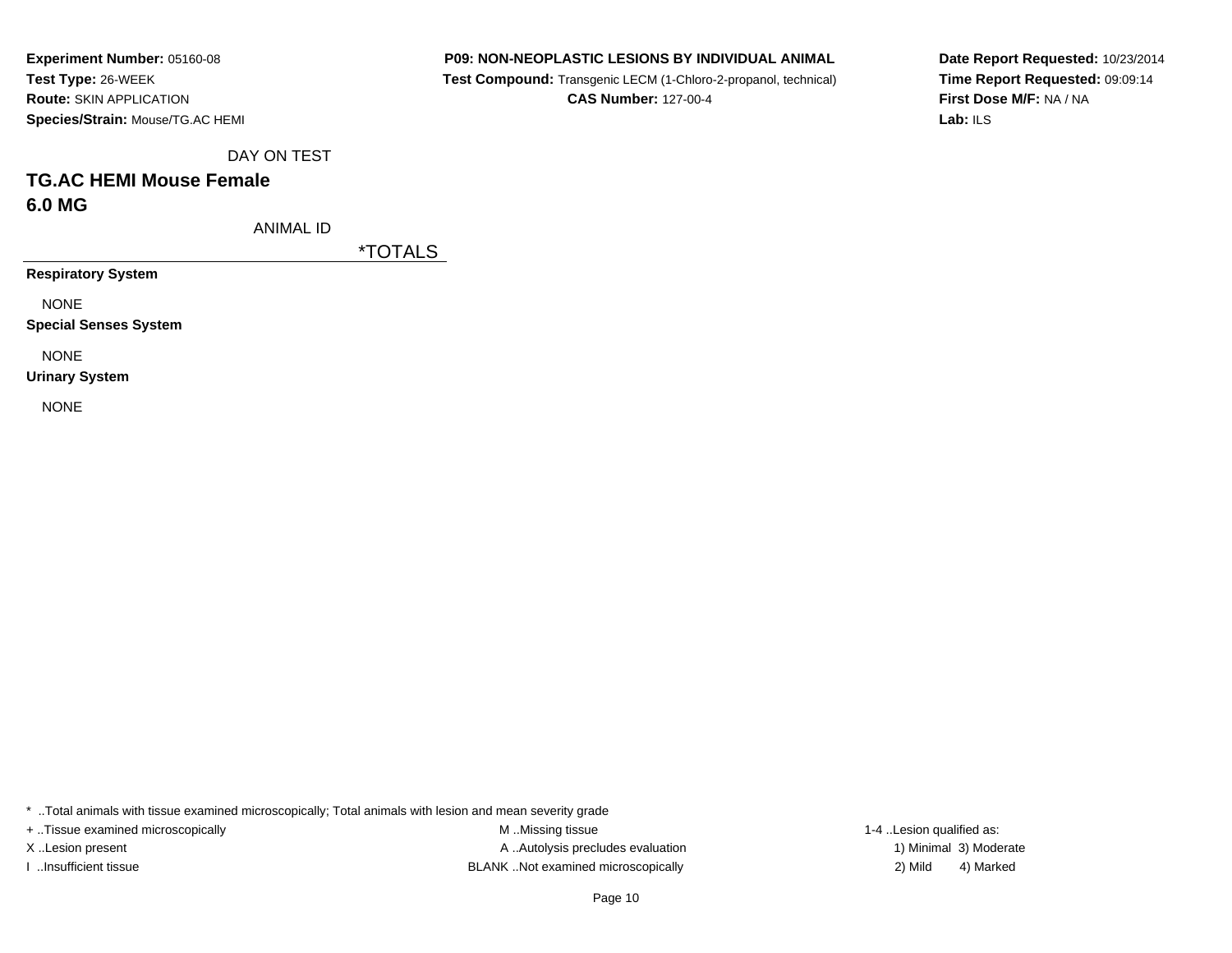**Test Compound:** Transgenic LECM (1-Chloro-2-propanol, technical)

#### **CAS Number:** 127-00-4

**Date Report Requested:** 10/23/2014**Time Report Requested:** 09:09:14**First Dose M/F:** NA / NA**Lab:** ILS

**Species/Strain:** Mouse/TG.AC HEMI

| DAY ON TEST<br><b>TG.AC HEMI Mouse Female</b><br><b>12.0 MG</b><br><b>ANIMAL ID</b>                                                                             | 0<br>$\boldsymbol{l}$<br>8<br>6<br>0<br>0<br>$\overline{c}$<br>$\mathbf{1}$<br>8 | 0<br>$\boldsymbol{l}$<br>$\pmb{8}$<br>6<br>$\mathsf 0$<br>$\overline{0}$<br>$\sqrt{2}$<br>1<br>9 | 0<br>$\boldsymbol{l}$<br>$\boldsymbol{\mathfrak{z}}$<br>8<br>$\mathsf 0$<br>0<br>$\boldsymbol{2}$<br>$\overline{2}$<br>$\Omega$ | 0<br>$\boldsymbol{l}$<br>8<br>6<br>$\mathbf 0$<br>$\pmb{0}$<br>$\frac{2}{2}$<br>$\overline{\mathbf{A}}$ | 0<br>$\boldsymbol{l}$<br>$\pmb{8}$<br>6<br>$\mathbf 0$<br>$\pmb{0}$<br>$\frac{2}{2}$<br>$\mathfrak{D}$ | 0<br>$\boldsymbol{l}$<br>$\boldsymbol{\beta}$<br>$\pmb{8}$<br>$\mathbf 0$<br>$\mathbf 0$<br>$\overline{c}$<br>$\overline{c}$<br>3 | 0<br>$\boldsymbol{l}$<br>8<br>6<br>$\Omega$<br>0<br>$\frac{2}{2}$<br>4 | 0<br>$\boldsymbol{l}$<br>8<br>6<br>$\mathbf 0$<br>0<br>$\overline{c}$<br>$\boldsymbol{2}$<br>5 | $\boldsymbol{l}$<br>8<br>6<br>$\Omega$<br>$\mathbf 0$<br>$\overline{c}$<br>$\overline{2}$<br>6 | 0<br>$\boldsymbol{l}$<br>8<br>6<br>0<br>0<br>$\overline{c}$<br>$\overline{a}$<br>$\overline{7}$ | 0<br>$\boldsymbol{l}$<br>$\overline{\mathbf{c}}$<br>6<br>$\mathbf 0$<br>0<br>$\boldsymbol{2}$<br>5<br>8 | 0<br>$\boldsymbol{l}$<br>$\mathfrak{z}$<br>8<br>$\mathbf 0$<br>$\pmb{0}$<br>$\frac{2}{5}$<br>9 | 0<br>$\boldsymbol{l}$<br>8<br>6<br>$\mathbf 0$<br>0<br>$\overline{c}$<br>6<br>$\Omega$ | 0<br>$\boldsymbol{l}$<br>8<br>6<br>$\mathbf 0$<br>0<br>$\overline{c}$<br>6 | 0<br>$\boldsymbol{l}$<br>8<br>6<br>$\Omega$<br>$\mathbf 0$<br>$\overline{c}$<br>6<br>$\mathcal{P}$ | 0<br>$\boldsymbol{l}$<br>8<br>6<br>$\mathbf 0$<br>0<br>3<br>$\frac{2}{3}$ | 0<br>$\boldsymbol{l}$<br>8<br>6<br>$\mathbf 0$<br>0<br>3<br>$\overline{c}$<br>$\overline{\mathbf{A}}$ | 0<br>$\boldsymbol{l}$<br>8<br>6<br>$\Omega$<br>$\mathbf 0$<br>3<br>$\overline{c}$<br>5 | 0<br>$\boldsymbol{l}$<br>8<br>6<br>0<br>$\mathbf 0$<br>$\mathbf{3}$<br>$\overline{\mathbf{c}}$<br>6 | 0<br>$\boldsymbol{l}$<br>8<br>6<br>$\mathbf 0$<br>0<br>$\overline{3}$<br>$\frac{2}{7}$ | <i><b>*TOTALS</b></i>      |                    |                          |
|-----------------------------------------------------------------------------------------------------------------------------------------------------------------|----------------------------------------------------------------------------------|--------------------------------------------------------------------------------------------------|---------------------------------------------------------------------------------------------------------------------------------|---------------------------------------------------------------------------------------------------------|--------------------------------------------------------------------------------------------------------|-----------------------------------------------------------------------------------------------------------------------------------|------------------------------------------------------------------------|------------------------------------------------------------------------------------------------|------------------------------------------------------------------------------------------------|-------------------------------------------------------------------------------------------------|---------------------------------------------------------------------------------------------------------|------------------------------------------------------------------------------------------------|----------------------------------------------------------------------------------------|----------------------------------------------------------------------------|----------------------------------------------------------------------------------------------------|---------------------------------------------------------------------------|-------------------------------------------------------------------------------------------------------|----------------------------------------------------------------------------------------|-----------------------------------------------------------------------------------------------------|----------------------------------------------------------------------------------------|----------------------------|--------------------|--------------------------|
| <b>Alimentary System</b>                                                                                                                                        |                                                                                  |                                                                                                  |                                                                                                                                 |                                                                                                         |                                                                                                        |                                                                                                                                   |                                                                        |                                                                                                |                                                                                                |                                                                                                 |                                                                                                         |                                                                                                |                                                                                        |                                                                            |                                                                                                    |                                                                           |                                                                                                       |                                                                                        |                                                                                                     |                                                                                        |                            |                    |                          |
| Liver<br>Hematopoietic Cell Proliferation, Focal<br>Infiltration Cellular, Mononuclear CI<br>Midzonal, Hypertrophy<br>Necrosis, Focal<br><b>Salivary Glands</b> | $\pm$<br>1<br>$\overline{2}$<br>+                                                | ÷<br>1<br>$\overline{c}$<br>$\ddot{}$                                                            |                                                                                                                                 | $\mathbf{1}$<br>$\overline{2}$                                                                          | $\mathbf{1}$<br>1                                                                                      |                                                                                                                                   | 1<br>$\overline{c}$<br>÷                                               | 1                                                                                              | $\overline{2}$                                                                                 | 1<br>$\overline{2}$                                                                             |                                                                                                         |                                                                                                | 1<br>1<br>1                                                                            |                                                                            |                                                                                                    | 2                                                                         |                                                                                                       |                                                                                        |                                                                                                     | 2<br>1<br>$\ddot{}$                                                                    | 16<br>16                   | 1<br>15<br>15<br>3 | 1.0<br>1.1<br>1.4<br>1.3 |
| Submandibul GI, Infiltration Cellular,<br>Lymphocyte, Focal                                                                                                     |                                                                                  |                                                                                                  |                                                                                                                                 |                                                                                                         |                                                                                                        |                                                                                                                                   |                                                                        |                                                                                                |                                                                                                |                                                                                                 |                                                                                                         |                                                                                                |                                                                                        |                                                                            | -1                                                                                                 | 1                                                                         |                                                                                                       |                                                                                        |                                                                                                     |                                                                                        |                            | 2                  | 1.0                      |
| Stomach, Forestomach<br>Stomach, Glandular<br>Tongue<br>Inflammation, Chronic Active<br><b>Cardiovascular System</b>                                            | $\div$                                                                           | 4                                                                                                |                                                                                                                                 |                                                                                                         |                                                                                                        |                                                                                                                                   |                                                                        |                                                                                                |                                                                                                |                                                                                                 |                                                                                                         |                                                                                                |                                                                                        |                                                                            | $\ddot{}$                                                                                          |                                                                           |                                                                                                       |                                                                                        | $\ddot{}$<br>$\overline{2}$                                                                         |                                                                                        | 16<br>16<br>$\overline{c}$ | 1                  | 2.0                      |
| <b>NONE</b><br><b>Endocrine System</b>                                                                                                                          |                                                                                  |                                                                                                  |                                                                                                                                 |                                                                                                         |                                                                                                        |                                                                                                                                   |                                                                        |                                                                                                |                                                                                                |                                                                                                 |                                                                                                         |                                                                                                |                                                                                        |                                                                            |                                                                                                    |                                                                           |                                                                                                       |                                                                                        |                                                                                                     |                                                                                        |                            |                    |                          |
| <b>Adrenal Cortex</b><br>Capsule, Hyperplasia, Focal                                                                                                            | $\div$                                                                           | ÷                                                                                                |                                                                                                                                 | 1                                                                                                       | ÷                                                                                                      |                                                                                                                                   |                                                                        |                                                                                                |                                                                                                |                                                                                                 |                                                                                                         |                                                                                                |                                                                                        |                                                                            |                                                                                                    | 1                                                                         |                                                                                                       | 1                                                                                      |                                                                                                     |                                                                                        | 16                         | 4                  | 1.0                      |
| Zona Reticul, Degeneration, Fatty<br>Adrenal Medulla<br><b>Pituitary Gland</b>                                                                                  | ÷                                                                                | 1                                                                                                |                                                                                                                                 | 2                                                                                                       | 1                                                                                                      |                                                                                                                                   |                                                                        | 2                                                                                              | 2                                                                                              | 2                                                                                               |                                                                                                         |                                                                                                |                                                                                        |                                                                            |                                                                                                    | $\overline{2}$                                                            | 2                                                                                                     |                                                                                        | 2                                                                                                   | 1<br>+                                                                                 | 16<br>16                   | 16                 | 1.4                      |

\* ..Total animals with tissue examined microscopically; Total animals with lesion and mean severity grade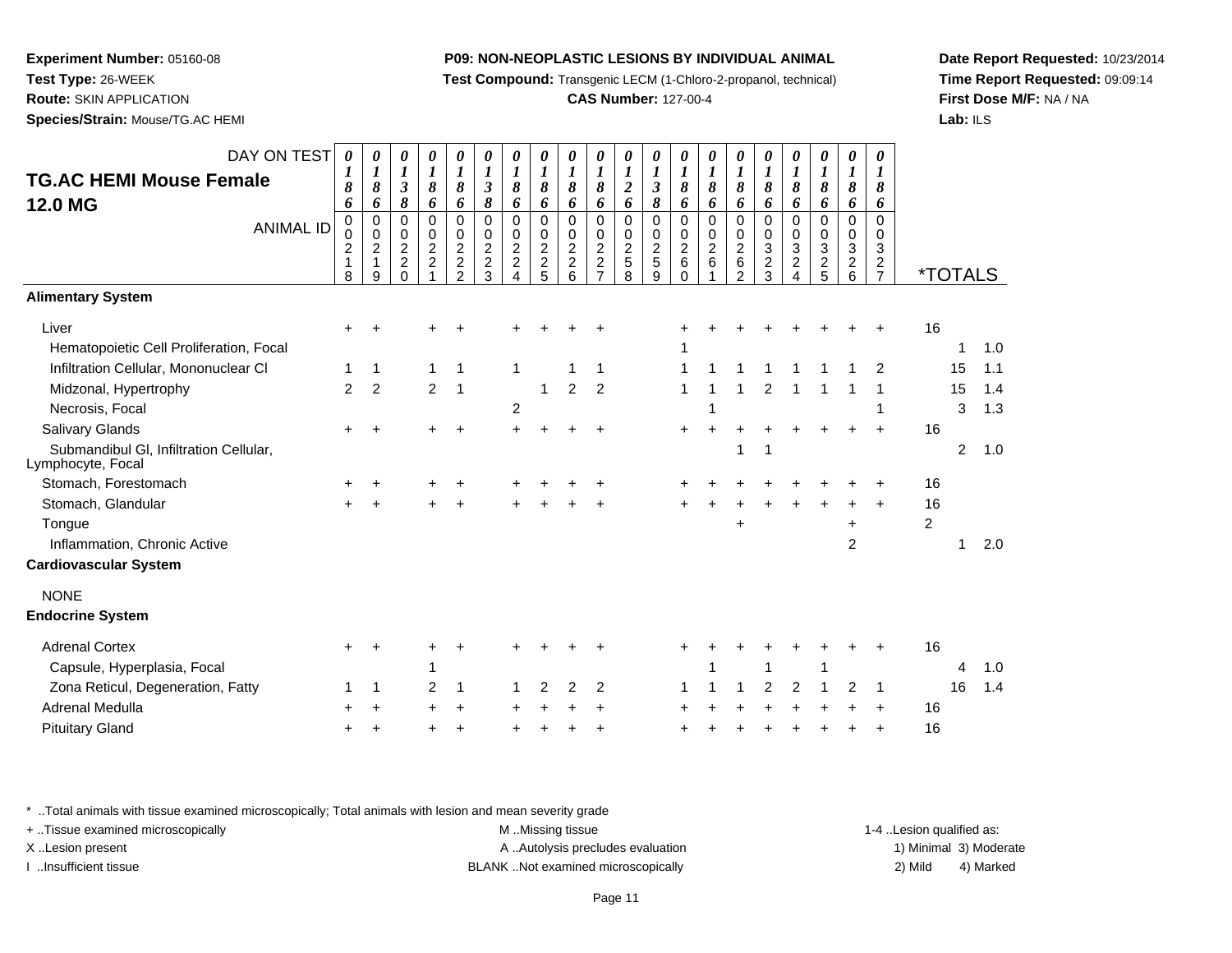**Test Compound:** Transgenic LECM (1-Chloro-2-propanol, technical)

#### **CAS Number:** 127-00-4

**Date Report Requested:** 10/23/2014**Time Report Requested:** 09:09:14**First Dose M/F:** NA / NA**Lab:** ILS

**Experiment Number:** 05160-08**Test Type:** 26-WEEK **Route:** SKIN APPLICATION**Species/Strain:** Mouse/TG.AC HEMI

| <b>TG.AC HEMI Mouse Female</b><br>12.0 MG | DAY ON TEST<br><b>ANIMAL ID</b> | 0<br>1<br>8<br>6<br>0<br>0<br>$\overline{c}$<br>$\mathbf{1}$<br>8 | 0<br>$\boldsymbol{l}$<br>8<br>6<br>0<br>$\pmb{0}$<br>$\overline{\mathbf{c}}$<br>9 | 0<br>$\boldsymbol{l}$<br>$\boldsymbol{\beta}$<br>8<br>0<br>0<br>$\overline{c}$<br>$\overline{2}$<br>$\Omega$ | 0<br>$\boldsymbol{l}$<br>8<br>6<br>0<br>$\mathbf 0$<br>$\boldsymbol{2}$<br>$\boldsymbol{2}$ | 0<br>$\boldsymbol{l}$<br>$\pmb{8}$<br>6<br>0<br>$\pmb{0}$<br>$\frac{2}{2}$ | 0<br>$\boldsymbol{l}$<br>$\mathfrak{z}$<br>8<br>0<br>$\frac{0}{2}$<br>3 | 0<br>$\boldsymbol{l}$<br>8<br>6<br>$\mathbf 0$<br>0<br>$\begin{array}{c} 2 \\ 2 \\ 4 \end{array}$ | 0<br>$\boldsymbol{l}$<br>8<br>6<br>0<br>0<br>$\frac{2}{2}$ | 0<br>$\boldsymbol{l}$<br>$\pmb{8}$<br>6<br>0<br>0<br>$\boldsymbol{2}$<br>$\overline{c}$<br>6 | 0<br>$\boldsymbol{l}$<br>$\pmb{8}$<br>6<br>0<br>0<br>$\frac{2}{2}$<br>$\overline{7}$ | 0<br>$\boldsymbol{l}$<br>$\boldsymbol{2}$<br>6<br>0<br>0<br>$\overline{\mathbf{c}}$<br>5<br>8 | 0<br>$\boldsymbol{l}$<br>$\boldsymbol{\beta}$<br>8<br>0<br>0<br>$\overline{c}$<br>5<br>9 | 0<br>$\boldsymbol{l}$<br>8<br>6<br>0<br>0<br>$\overline{\mathbf{c}}$<br>6<br>0 | 0<br>$\boldsymbol{l}$<br>$\pmb{8}$<br>6<br>0<br>0<br>$\boldsymbol{2}$<br>6 | 0<br>$\boldsymbol{l}$<br>$\pmb{8}$<br>6<br>0<br>0<br>$\begin{array}{c} 2 \\ 6 \end{array}$<br>$\overline{2}$ | 0<br>$\boldsymbol{l}$<br>8<br>6<br>$\mathbf 0$<br>0<br>3<br>$\frac{2}{3}$ | 0<br>1<br>8<br>6<br>0<br>0<br>3<br>$\overline{c}$<br>4 | 0<br>$\boldsymbol{l}$<br>8<br>6<br>0<br>0<br>3<br>$\overline{c}$<br>5 | 0<br>$\boldsymbol{l}$<br>8<br>6<br>0<br>0<br>3<br>$\overline{c}$<br>6 | 0<br>$\boldsymbol{I}$<br>8<br>6<br>$\Omega$<br>0<br>3<br>$\overline{c}$<br>$\overline{7}$ |    | <i><b>*TOTALS</b></i> |     |
|-------------------------------------------|---------------------------------|-------------------------------------------------------------------|-----------------------------------------------------------------------------------|--------------------------------------------------------------------------------------------------------------|---------------------------------------------------------------------------------------------|----------------------------------------------------------------------------|-------------------------------------------------------------------------|---------------------------------------------------------------------------------------------------|------------------------------------------------------------|----------------------------------------------------------------------------------------------|--------------------------------------------------------------------------------------|-----------------------------------------------------------------------------------------------|------------------------------------------------------------------------------------------|--------------------------------------------------------------------------------|----------------------------------------------------------------------------|--------------------------------------------------------------------------------------------------------------|---------------------------------------------------------------------------|--------------------------------------------------------|-----------------------------------------------------------------------|-----------------------------------------------------------------------|-------------------------------------------------------------------------------------------|----|-----------------------|-----|
| <b>Thyroid Gland</b>                      |                                 | $\ddot{}$                                                         | $\ddot{}$                                                                         |                                                                                                              | $+$                                                                                         | $\ddot{}$                                                                  |                                                                         | $\ddot{}$                                                                                         |                                                            | Ŧ.                                                                                           | $\ddot{}$                                                                            |                                                                                               |                                                                                          | $\ddot{}$                                                                      | Ŧ.                                                                         | $\ddot{}$                                                                                                    |                                                                           |                                                        | $\ddot{}$                                                             | +                                                                     | $\ddot{}$                                                                                 | 16 |                       |     |
| <b>General Body System</b>                |                                 |                                                                   |                                                                                   |                                                                                                              |                                                                                             |                                                                            |                                                                         |                                                                                                   |                                                            |                                                                                              |                                                                                      |                                                                                               |                                                                                          |                                                                                |                                                                            |                                                                                                              |                                                                           |                                                        |                                                                       |                                                                       |                                                                                           |    |                       |     |
| <b>NONE</b>                               |                                 |                                                                   |                                                                                   |                                                                                                              |                                                                                             |                                                                            |                                                                         |                                                                                                   |                                                            |                                                                                              |                                                                                      |                                                                                               |                                                                                          |                                                                                |                                                                            |                                                                                                              |                                                                           |                                                        |                                                                       |                                                                       |                                                                                           |    |                       |     |
| <b>Genital System</b>                     |                                 |                                                                   |                                                                                   |                                                                                                              |                                                                                             |                                                                            |                                                                         |                                                                                                   |                                                            |                                                                                              |                                                                                      |                                                                                               |                                                                                          |                                                                                |                                                                            |                                                                                                              |                                                                           |                                                        |                                                                       |                                                                       |                                                                                           |    |                       |     |
| Ovary                                     |                                 |                                                                   |                                                                                   |                                                                                                              |                                                                                             |                                                                            |                                                                         |                                                                                                   |                                                            | $\ddot{}$                                                                                    |                                                                                      |                                                                                               |                                                                                          |                                                                                |                                                                            |                                                                                                              |                                                                           |                                                        |                                                                       |                                                                       |                                                                                           | 1  |                       |     |
| Periovarn Tiss, Cyst                      |                                 |                                                                   |                                                                                   |                                                                                                              |                                                                                             |                                                                            |                                                                         |                                                                                                   |                                                            | $\overline{c}$                                                                               |                                                                                      |                                                                                               |                                                                                          |                                                                                |                                                                            |                                                                                                              |                                                                           |                                                        |                                                                       |                                                                       |                                                                                           |    |                       | 2.0 |
| <b>Uterus</b>                             |                                 |                                                                   |                                                                                   |                                                                                                              |                                                                                             |                                                                            |                                                                         |                                                                                                   |                                                            | +                                                                                            |                                                                                      |                                                                                               |                                                                                          |                                                                                |                                                                            |                                                                                                              |                                                                           |                                                        |                                                                       |                                                                       |                                                                                           | 1  |                       |     |
| Endometrium, Hyperplasia, Cystic          |                                 |                                                                   |                                                                                   |                                                                                                              |                                                                                             |                                                                            |                                                                         |                                                                                                   |                                                            | 2                                                                                            |                                                                                      |                                                                                               |                                                                                          |                                                                                |                                                                            |                                                                                                              |                                                                           |                                                        |                                                                       |                                                                       |                                                                                           |    |                       | 2.0 |
| <b>Hematopoietic System</b>               |                                 |                                                                   |                                                                                   |                                                                                                              |                                                                                             |                                                                            |                                                                         |                                                                                                   |                                                            |                                                                                              |                                                                                      |                                                                                               |                                                                                          |                                                                                |                                                                            |                                                                                                              |                                                                           |                                                        |                                                                       |                                                                       |                                                                                           |    |                       |     |
| Lymph Node, Mandibular                    |                                 |                                                                   |                                                                                   |                                                                                                              |                                                                                             |                                                                            |                                                                         |                                                                                                   |                                                            |                                                                                              |                                                                                      |                                                                                               |                                                                                          | м                                                                              |                                                                            |                                                                                                              |                                                                           |                                                        |                                                                       |                                                                       |                                                                                           | 15 |                       |     |
| Spleen                                    |                                 |                                                                   |                                                                                   |                                                                                                              | ÷                                                                                           |                                                                            |                                                                         |                                                                                                   |                                                            |                                                                                              |                                                                                      |                                                                                               |                                                                                          |                                                                                |                                                                            |                                                                                                              |                                                                           |                                                        |                                                                       |                                                                       |                                                                                           | 16 |                       |     |
| Thymus                                    |                                 |                                                                   | $\ddot{}$                                                                         |                                                                                                              |                                                                                             | +                                                                          |                                                                         |                                                                                                   |                                                            |                                                                                              |                                                                                      |                                                                                               |                                                                                          |                                                                                |                                                                            |                                                                                                              |                                                                           |                                                        |                                                                       |                                                                       | ÷                                                                                         | 16 |                       |     |
| <b>Integumentary System</b>               |                                 |                                                                   |                                                                                   |                                                                                                              |                                                                                             |                                                                            |                                                                         |                                                                                                   |                                                            |                                                                                              |                                                                                      |                                                                                               |                                                                                          |                                                                                |                                                                            |                                                                                                              |                                                                           |                                                        |                                                                       |                                                                       |                                                                                           |    |                       |     |
| Mammary Gland                             |                                 |                                                                   |                                                                                   |                                                                                                              |                                                                                             |                                                                            |                                                                         |                                                                                                   |                                                            |                                                                                              |                                                                                      |                                                                                               |                                                                                          |                                                                                |                                                                            |                                                                                                              |                                                                           |                                                        |                                                                       |                                                                       |                                                                                           | 16 |                       |     |
| Skin                                      |                                 | +                                                                 | +                                                                                 |                                                                                                              |                                                                                             | +                                                                          |                                                                         |                                                                                                   |                                                            |                                                                                              |                                                                                      |                                                                                               |                                                                                          |                                                                                |                                                                            |                                                                                                              |                                                                           |                                                        |                                                                       |                                                                       | $\ddot{}$                                                                                 | 16 |                       |     |
| Epidermis, SOA, Hyperplasia, Focal        |                                 |                                                                   |                                                                                   |                                                                                                              |                                                                                             |                                                                            |                                                                         |                                                                                                   |                                                            |                                                                                              |                                                                                      |                                                                                               |                                                                                          |                                                                                |                                                                            |                                                                                                              | 2                                                                         |                                                        |                                                                       |                                                                       |                                                                                           |    |                       | 2.0 |
| SOA, Inflammation, Chronic Active, Focal  |                                 |                                                                   |                                                                                   |                                                                                                              |                                                                                             |                                                                            |                                                                         |                                                                                                   |                                                            |                                                                                              |                                                                                      |                                                                                               |                                                                                          |                                                                                |                                                                            |                                                                                                              | 1                                                                         |                                                        |                                                                       |                                                                       |                                                                                           |    |                       | 1.0 |
| <b>Musculoskeletal System</b>             |                                 |                                                                   |                                                                                   |                                                                                                              |                                                                                             |                                                                            |                                                                         |                                                                                                   |                                                            |                                                                                              |                                                                                      |                                                                                               |                                                                                          |                                                                                |                                                                            |                                                                                                              |                                                                           |                                                        |                                                                       |                                                                       |                                                                                           |    |                       |     |

NONE

\* ..Total animals with tissue examined microscopically; Total animals with lesion and mean severity grade

+ ..Tissue examined microscopically examined microscopically examined as:  $M$  ..Missing tissue 1-4 ..Lesion qualified as: X..Lesion present **A ..Autolysis precludes evaluation** A ..Autolysis precludes evaluation 1) Minimal 3) Moderate

I ..Insufficient tissue BLANK ..Not examined microscopically 2) Mild 4) Marked